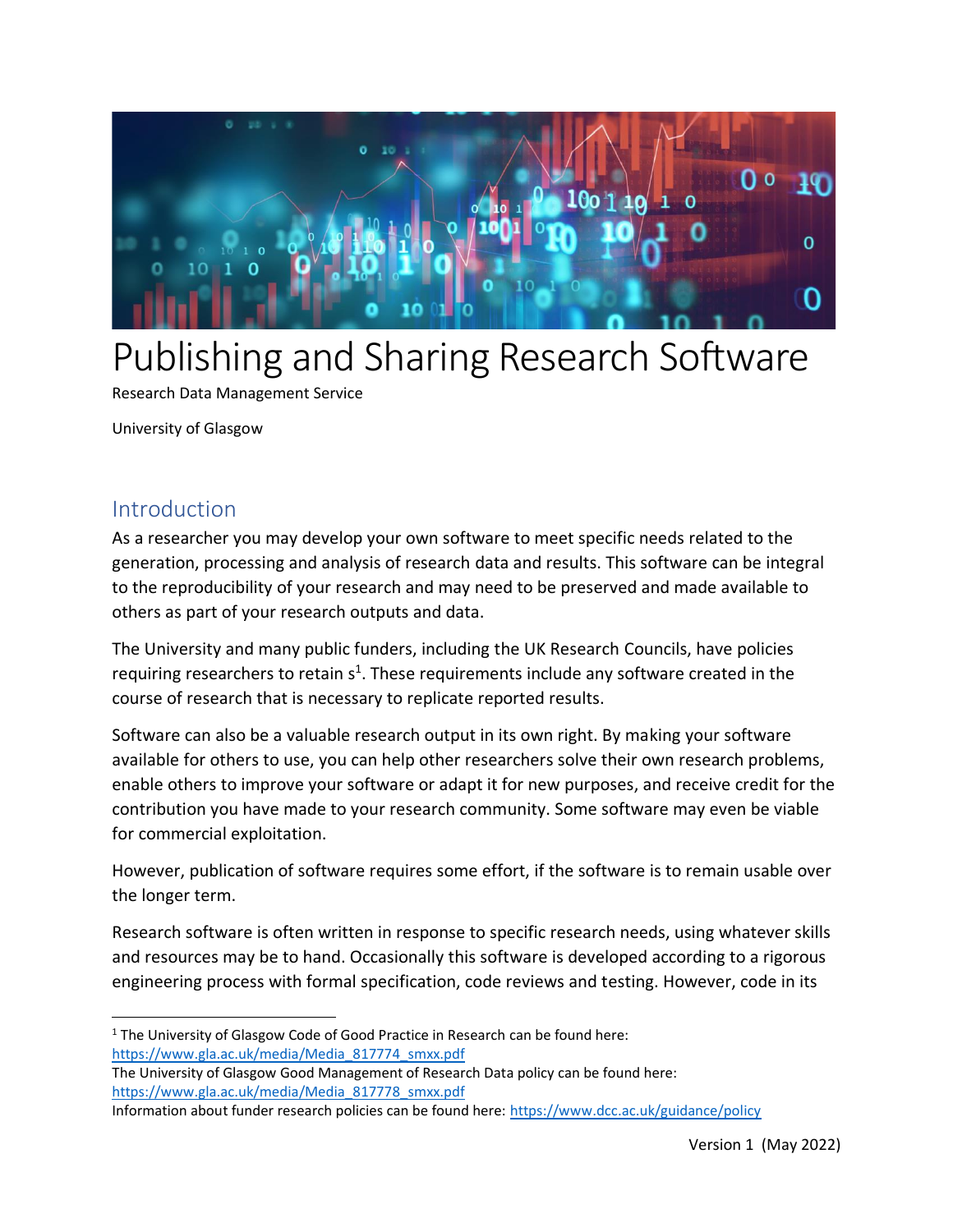raw state may not be written, organised and documented in a manner optimal for long-term maintenance and use by others.

This guide highlights the things you need to consider when you are preparing to publish or share your software. It will help you to publish your software in a way that maximizes the benefits for both yourself, the wider community of researchers and other users. It includes a selection of [Useful links](#page-7-0) for further guidance and information, and a [Software publishing](#page-8-0)  [checklist,](#page-8-0) to help you decide whether and how to publish your software.

# What is software publishing and when should it be done?

Software publishing involves making available by online means the source code of software that has been developed in such a way that it can be re-used by others, subject to any restrictions specified in the terms of use under which it is published. The software published may be an integral software product, or as is often the case, a segment of code that integrates with and builds on existing software or a script that automates the execution of a series of tasks in a given run-time environment. The following are typical research scenarios where software publishing would be expected to take place<sup>2</sup>.

# Scripts written to perform analysis in widely-used scientific software

Many researchers collect experimental data and then use established scientific software, such as Matlab or R, to perform statistical analysis and to visualise the results. It will enable validation of the reported results if you deposit in a data repository both the data themselves and the scripts that executed the analysis performed by the scientific software.

# Scripts written to execute workflows

If you write a script to execute a series of operations that process data, for example by converting data from one format to another, it may not be necessary to make the script available, providing the data and metadata are accessible. But it may be of benefit to other researchers to execute the same workflow, so there could be value in making the script available with the raw data.

# Software to implement a new algorithm

Research may involve performing complex mathematical operations on existing data, as in climate modelling and analysis of large economic and financial datasets.

If you write a piece of software to implement an algorithm for performing calculations on an existing dataset, and then publish the algorithm and the results of its implementation, while this may be sufficient in principle for the results to be validated, in practice it may be of limited use to anyone wishing to replicate your results.

<sup>&</sup>lt;sup>2</sup> These scenarios have been based on those identified by the Software Sustainability Institute, in consultation with the EPSRC. See [http://www.software.ac.uk/resources/guides/epsrc-research-data-policy-and-software.](http://www.software.ac.uk/resources/guides/epsrc-research-data-policy-and-software)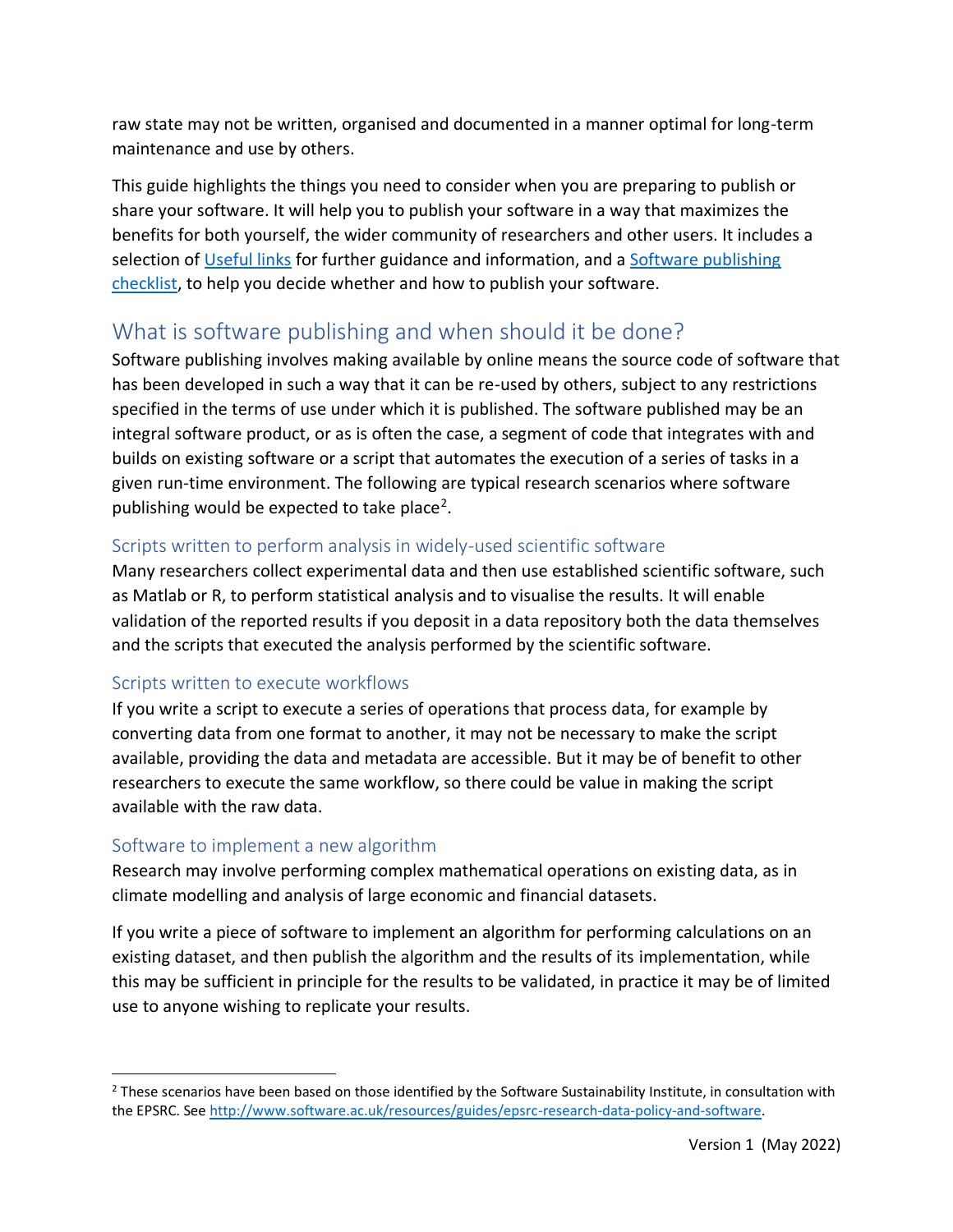As algorithms and their implementation in computer code can be highly complex, if the results are to be effectively replicated, it will generally be necessary to make the software that implements the algorithm available. This will also enable others to vary or improve the implementation of the algorithm. Anyone wishing to validate the results would also need access to the existing dataset in the version used.

### Developing existing commercial software

If you develop or improve commercial software in the course of conducting research, your freedom to publish the code you have developed is likely to be constrained by the commercial interests of the software owner.

Published findings may be able to describe the new version of the software and the results obtained from its application, but you may not be able to make the software itself openly available. The owner of the software may permit you to make the software available ad hoc, subject to a non-disclosure agreement, so that other researchers can verify the results reported in published findings. You should clarify what you will be permitted to do by the software owner at the outset of your research.

# Protecting or exploiting IP (Intellectual Property) in software

You may develop software which is necessary for the validation of your published research results, but which you believe has commercial potential that would be jeopardised by its disclosure. The University and many research funders permit a delay in publication of research results while arrangements are made to protect valuable IP. In this case you should seek the support of the University's Research and Innovation Services team<sup>3</sup>. They can help you ensure that if necessary, the intellectual property in the software is protected before your results are published. You will still need to take steps to make the code available to anyone who needs to validate the research once the results are published, and this can be done under a nondisclosure agreement if required.

Note that open licensing of source code may be compatible with commercial exploitation, for example by provision of software development or support services, and it may facilitate distribution of the software and development of a user community.

# Software with ongoing research value

The University and public funders of research expect researchers to provide the means by which others can replicate and validate results reported in published research findings. Where software code is integral to validation of research results, researchers must make the code accessible to other researchers. If there is a valid reason for not making software openly available, for example, where there has been significant intellectual investment in developing the software, and where open publication would seriously compromise your future research, it may be possible to make the software available on an ad hoc basis only, subject to a non-

<sup>3</sup> <https://www.gla.ac.uk/myglasgow/ris/ipcommercialisation/inventors/intellectualpropertymanagement/>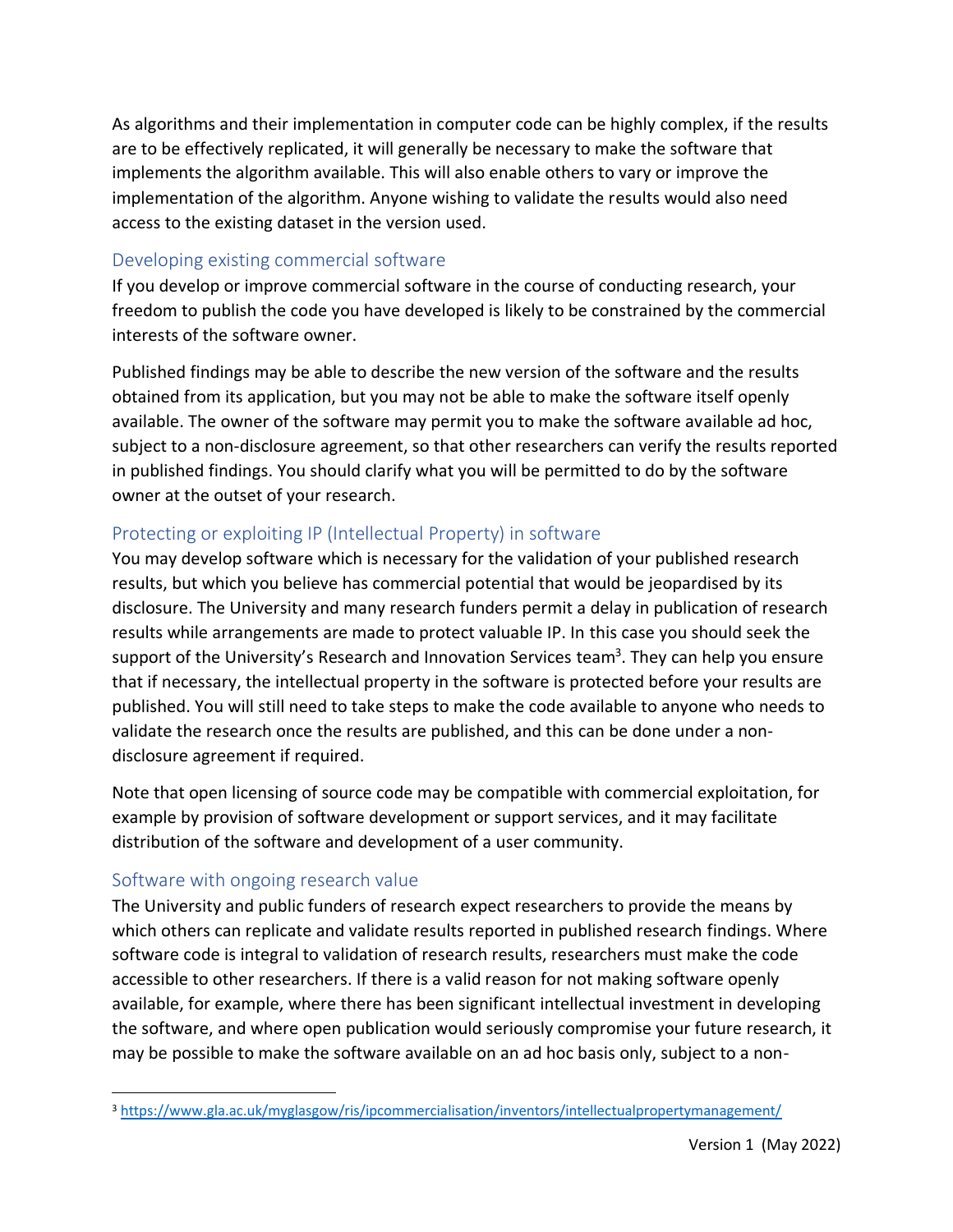disclosure agreement, so that other researchers can validate the results reported in published findings.

# Ownership and rights

Software is intellectual property, and as such attracts legal rights of ownership. It is not necessarily the case that you have the right to do whatever you want with software you develop:

- you may not own the software, or have the automatic right to distribute it, even though it is your work.
- even where you do have rights in the software, these may not be exclusive. Codevelopers and owners of software that you develop may have rights that need to be considered.

Before you can consider publishing your software, you must be sure that you either own the software or have been given permission to distribute it by any parties with rights in the software.

What rights exist in any software you develop will also determine the terms on which you can make the software available, and what uses others can be permitted to make of it. This will affect how your software can be licensed.

The University's Research and Innovation Services team can help you make the most of your software while respecting the rights of other interested parties. They can advise on your publishing options and the most suitable licence for your software. You should [contact this](https://www.gla.ac.uk/media/Media_224028_smxx.doc)  [team](https://www.gla.ac.uk/media/Media_224028_smxx.doc) for specific advice, but the following general considerations are worth bearing in mind.

# University staff

Intellectual property created in the course of employment is generally owned by the employer (unless any contract stipulates otherwise). This applies to all intellectual property, including software, created by University staff in the course of their employment.

University researchers are encouraged to disseminate their research outputs, and are allowed discretion in choosing how and by what means to publish their work, but they are expected to do this responsibly, in such a way that will not contravene any law, breach any contract, prejudice any ongoing or intended exploitation of the intellectual property, breach any confidence, or in any other way interfere with the rights of any other parties with interests in the work. When publishing software, you are expected to ensure that it is covered by an appropriate licence agreement: in many cases an Open Source licence will be suitable (see the section on Licensing).

University requirements for the management of intellectual property are set out in the Code of Practice on Intellectual Property. [REF] You should always seek advice on the appropriate means of publishing your software, to ensure that it is published responsibly.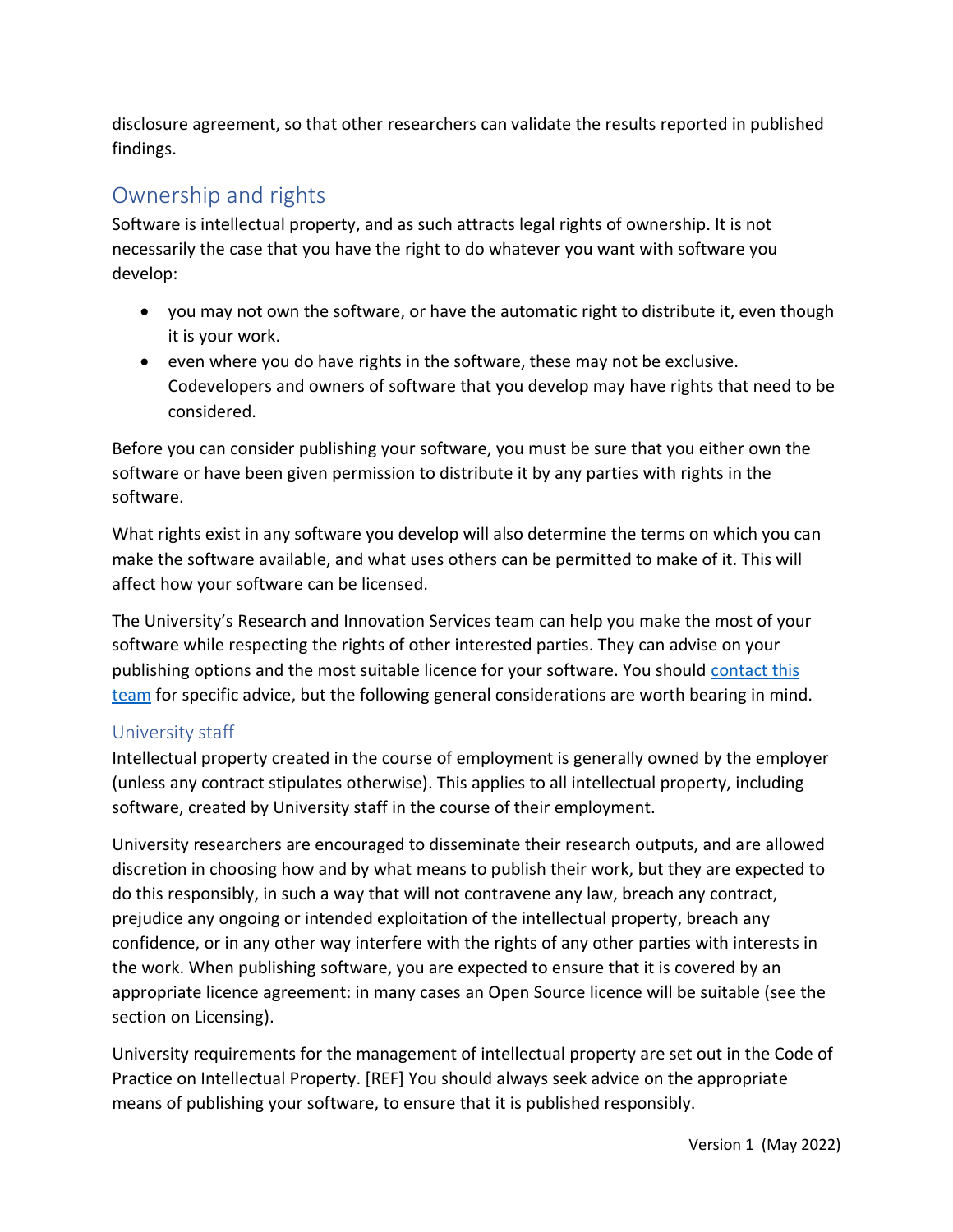# **Students**

Students by default own the intellectual property in their own creations, but this ownership may be shared, if they are part of a research team or collaboration, or it may be assigned to another party or be subject to the terms of any contract governing the student's work, such as an industrial sponsorship or employment agreement.

## Tips

Bearing in mind these considerations, you should consider the following when publishing software:

- If the software was written collaboratively by staff and students, any students involved will need to give written permission for the software to be published, if they are free to do so, or seek permission for publication from any funding parties with contractuallyestablished rights in their research outputs. Under some circumstances students may assign their IP to the University by formal agreement.
- If the software includes contributions from people who are neither staff nor students of the University, they or their employer will need to give written permission for the software to be published.
- If any part of the software code has been copied from a copyright source, such as a book containing programming recipes, then the permission of the copyright owner to reproduce the code will need to be sought, or the code will need to be removed from the published software.
- Code downloaded from the Web with no stated licence terms is still someone's intellectual property. If you want to use it, you must seek permission from the provider. If you are unable to secure this permission, you cannot assume you have the right to publish this code.

Where permission to publish software needs to be sought, the Research Data Manager or the IP Management team can advise on the correct way to request this permission.

# Licensing

Software, like any intellectual property, should always be distributed under a licence. There are two very good reasons for this:

- A licence is an explicit statement of intellectual property rights and makes it easier to protect these rights.
- A licence provides a clear set of permissions and obligations under which the work may be used, so that any users of the work understand what they can and cannot do with it.

Licensing your work need not be difficult or complicated: in most cases the work can be straightforwardly licensed by the application of a standard licence statement. But it does require some forethought to get it right. Two principal considerations should be borne in mind when deciding how to licence your software: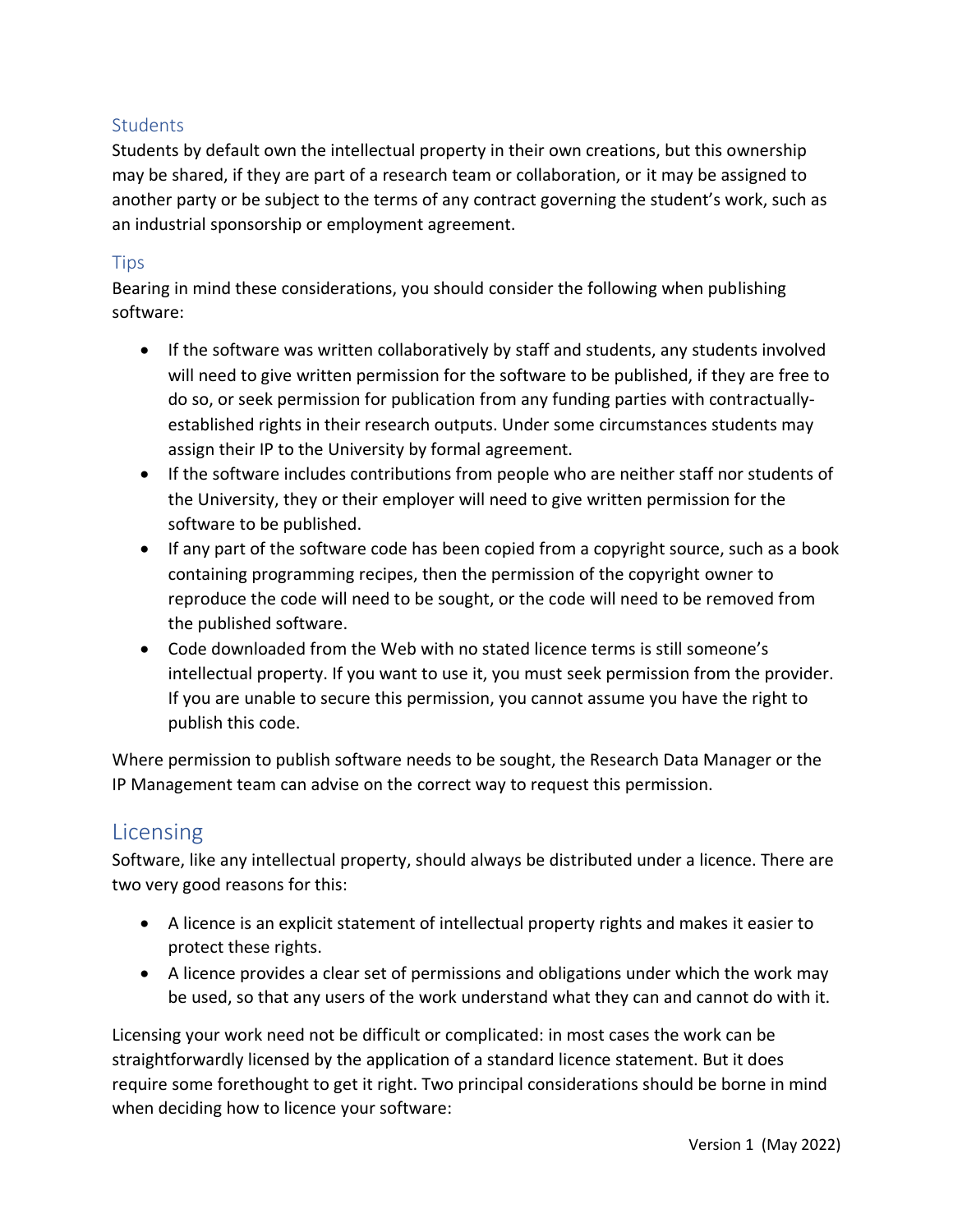- If you do not own the software or any other software with which it integrates, then your options are likely to be already predetermined to a greater or lesser extent. You may be constrained in your licensing options by the requirements of any collaborating parties in the software or the terms of use of any existing software that you have used.
- Once you understand any operative constraints on your licensing options, you must then decide which among those options is most suitable for your software, given how you intend the software to be used.

Some general guidance on licensing follows, but you should seek advice on the most appropriate licence for your software. Contact the Research Data Manager or the University's IP Management team if you require assistance.

Further guidance on licensing is also available from the Software Sustainability Institute.

## Licence options

There are a range of licensing options for software, as for other types of intellectual property, which may be more or less protective of the interests of rights-holders, and more or less restrictive in what they allow others to do with the software. Proprietary licences are always an option, and may be suitable for some purposes, typically to enable commercial exploitation. But much research software is licensed on an Open-Source model, often using one of several standard licences. Open Source licensing encourages collaborative development, re-use and distribution of software, and is not necessarily incompatible with commercial exploitation.

The Software Sustainability Institute has produced a comprehensive guide to [choosing an open](https://www.software.ac.uk/resources/guides/choosing-open-source-licence)[source licence,](https://www.software.ac.uk/resources/guides/choosing-open-source-licence) and we recommend researchers consult this when licensing their own code.

# Publishing practicalities

It is important to attend to the practicalities of publishing software. As with any publishing activity, there are minimum editorial and production processes to be gone through if the work is to be published to an appropriate standard and distributed in a manner appropriate to its intended audience and use.

These processes can be considered in terms of presentation and documentation, so that the software is easy to read and understand; *packaging*, so that it is easy to use and execute; *preserving and sustaining* the software, so that it remains viable in the long term, and *publishing a software paper*, so that you can promote the software to the wider research community and receive academic credit for your work. Key considerations are outlined below.

### Presentation and documentation

- Format your code clearly and consistently, so that it is straightforward to read and navigate.
- Include comments in your code, to explain what it is doing and why.
- Include at least one README file alongside your code files, with basic operational information, e.g. how to compile the software.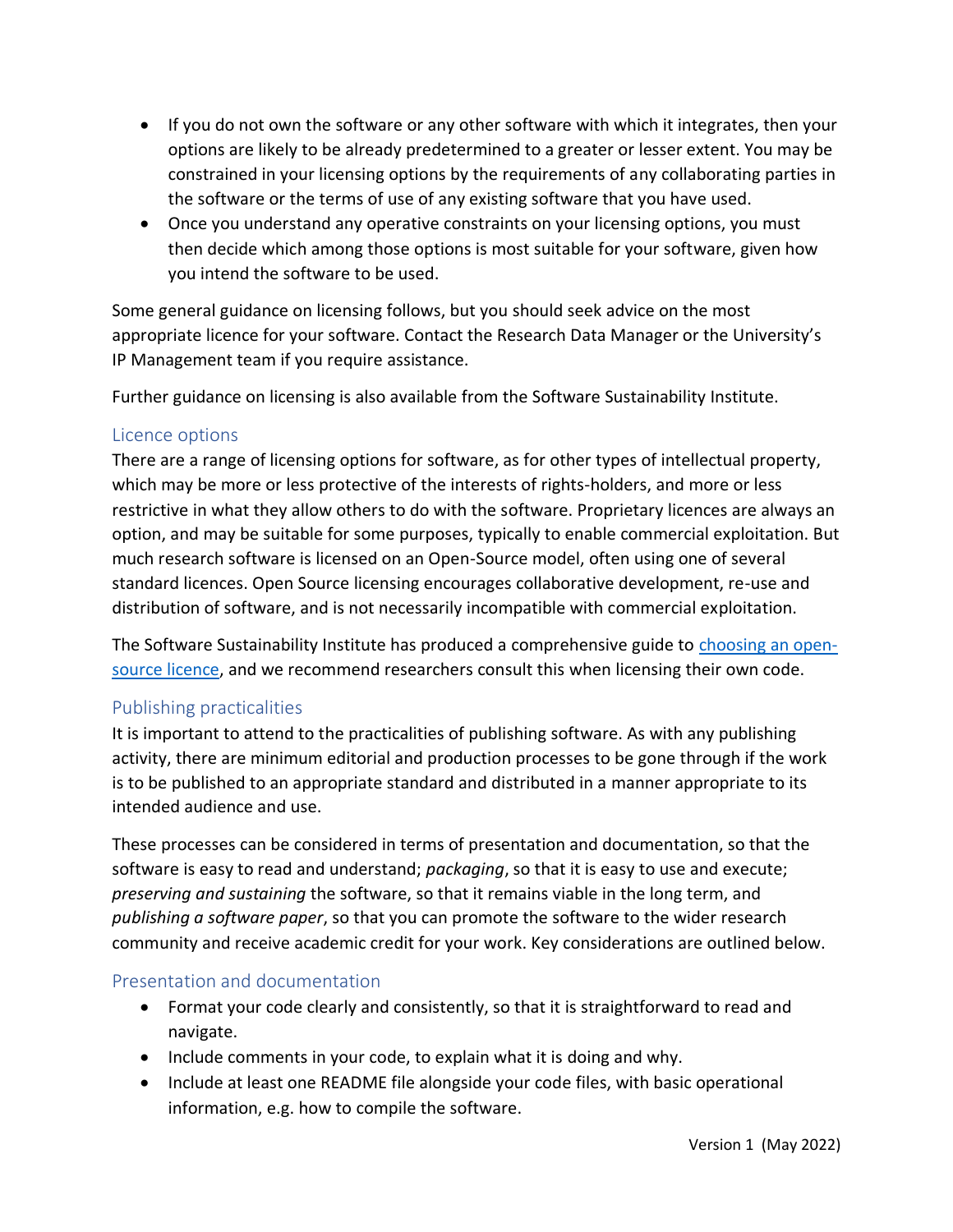- Include a user guide for the software, explaining how it should be run and used. For simple software, this information can be included in a README file.
- Include references to any publications that explain the research problem the software was created to solve and the mathematical basis on which it was built.

For guidance on writing readable source code, consult the Software Sustainability Institute<sup>4</sup>.

## Packaging

- Package your code in a directory that reflects its logical structure, and archive it as required in a Zip or tar.gz format that preserves the directory structure when unpacked.
- Ensure the code has a version number and maintain a version history.
- If the code needs to be compiled, can the program be built with a free compiler (e.g.  $GCC<sup>5</sup>, G++<sup>6</sup>, GFortran<sup>7</sup>)$ ?
- Does the code use a portable build system (e.g. Autotools<sup>8</sup>, CMake<sup>9</sup>)?
- Does the package contain test data to demonstrate application of the program?

# Preserving and sustaining software

You will need to consider whether your purpose in providing the software is solely to enable validation of your research results, or to allow the software to be actively re-used, maintained and developed. If your intention is to release software for active development, you must be prepared to support the software and your eventual user community. Code repositories can help you do this, but you should be prepared to offer some support in terms of handling user queries, resolving bugs, releasing updates, etc. The Software Sustainability Institute offers guidance on supporting Open Source software<sup>10</sup>.

If you simply intend to ensure the replicability of your research results, it may be sufficient to preserve the software code and documentation files alongside your data using a suitable repository, such as the University's Research Data Repository<sup>11</sup> or a general preservation and sharing service, such as Zenodo<sup>12</sup>.

If you want your software to be re-used, maintained and developed, you may prefer to use a code repository platform. There are a number of popular services such as  $G$ itHub<sup>13</sup> or Bitbucket<sup>14</sup> available for this purpose. Code repositories enable the maintenance and

<sup>4</sup> <https://software.ac.uk/resources/guides/writing-readable-source-code>

<sup>5</sup> <https://gcc.gnu.org/>

<sup>6</sup> <http://www.cprogramming.com/g++.html>

<sup>7</sup> <https://gcc.gnu.org/wiki/GFortran>

<sup>8</sup> [https://www.gnu.org/software/automake/manual/html\\_node/Autotools-Introduction.html](https://www.gnu.org/software/automake/manual/html_node/Autotools-Introduction.html)

<sup>9</sup> <https://cmake.org/>

<sup>10</sup> <https://software.ac.uk/resources/guides/supporting-open-source-software>

<sup>11</sup> <https://researchdata.gla.ac.uk/>

<sup>12</sup> <https://zenodo.org/>

<sup>13</sup> <https://github.com/>

<sup>14</sup> <https://bitbucket.org/product>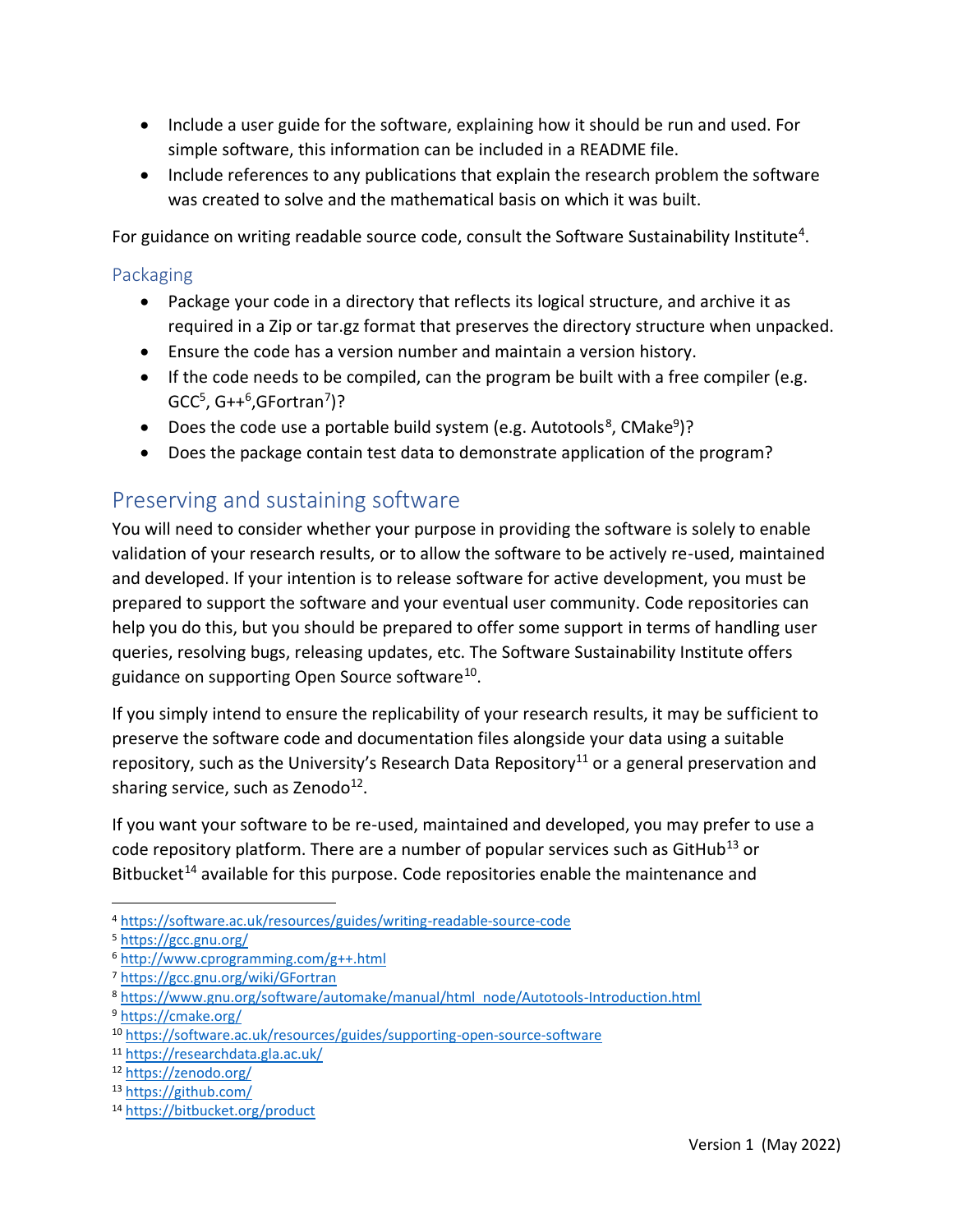development of software by multiple developers, and in addition to code hosting typically provide version control, bug tracking, release management, mailing lists and documentation functionality.

The two approaches can be combined, so that your software is made easily accessible for ongoing use and development via a code repository, while milestone versions of the code, such as those used to generate results reported in an article, are archived for the long-term in a preservation service. For example, GitHub has an integration with Zenodo that enables users to archive a version of a code repository to Zenodo, where the files will be preserved and assigned a Digital Object Identifier (DOI), so that the given version can be easily cited and retrieved<sup>15</sup>. If your code is maintained in another code repository service, you can archive a version by exporting the code files and documentation and depositing them in your chosen data repository, such as the Enlighten: Research Data.

The Software Sustainability Institute provides guidance on choosing a suitable repository for your software and lists a number of resources that can be considered<sup>16</sup>.

# Publishing a software paper

Once you have published your software, you may want to use a peer-reviewed article to publish information about it, so that relevant user communities can learn about it and you can receive academic credit for your work.

<span id="page-7-0"></span>Where the software is a significant output of your research and has potential for re-use, it can be worth publishing a paper that is primarily focused on the software itself, rather than the research questions it was used to solve. There are a number of both general and subjectspecific journals which accept submissions that are primarily about software: the Software Sustainability Institute maintains a list of these journals<sup>17</sup>.

<sup>15</sup> <https://docs.github.com/en/repositories/archiving-a-github-repository/referencing-and-citing-content>

<sup>16</sup> <https://software.ac.uk/choosing-repository-your-software-project>

<sup>17</sup> <https://www.software.ac.uk/which-journals-should-i-publish-my-software>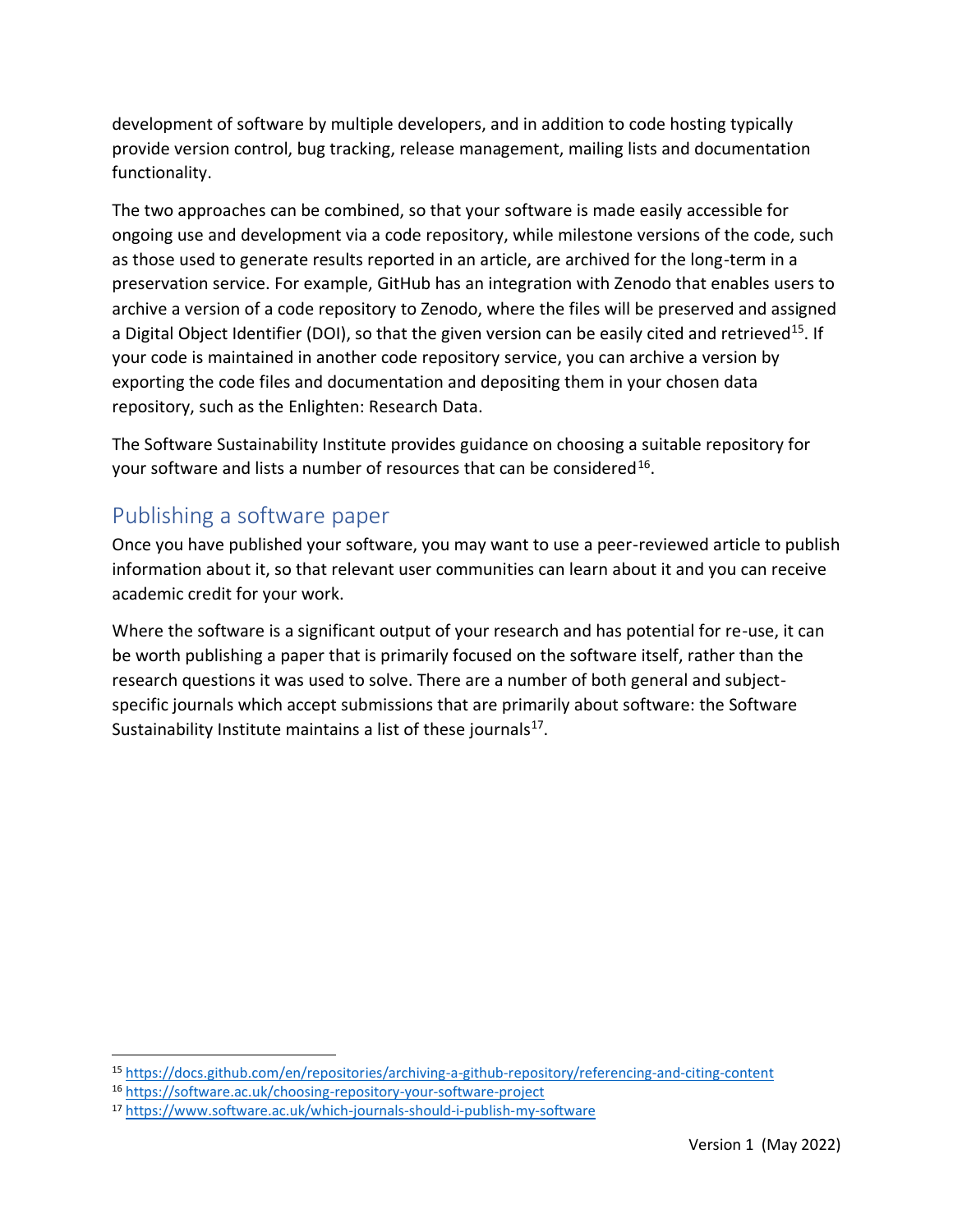# Useful links:

#### **UofG (University of Glasgow) IP and commercialisation** <https://www.gla.ac.uk/myglasgow/ris/ipcommercialisation/inventors/intellectualpropertymanagement/>

#### **Open Source Initiative** <https://opensource.org/>

The stewards of the Open Source Definition (OSD) and the community-recognised body for reviewing and approving licenses as OSD-conformant.

**Research Data Management Policy** [https://www.gla.ac.uk/media/Media\\_817778\\_smxx.pdf](https://www.gla.ac.uk/media/Media_817778_smxx.pdf)

The University of Glasgow's Research Data Management Policy.

#### **Software Sustainability Institute** <http://software.ac.uk/>

A national facility for cultivating and improving research software. The website provides guides and resources to assist with management and publication of research software and includes information about training and support offered by the SSI (Software Sustainability Institute).

### **Choosing an open-source licence** [https://www.software.ac.uk/resources/guides/choosing-open-source](https://www.software.ac.uk/resources/guides/choosing-open-source-licence)[licence](https://www.software.ac.uk/resources/guides/choosing-open-source-licence)

A guide to licensing open-source research software.

#### **choosealicense.com** <http://choosealicense.com/>

#### **Dataset Licensing**<https://datasetlicencing.wordpress.com/>

User-friendly guides to choosing and using licenses.

#### **TLDR Legal** <https://tldrlegal.com/>

A guide to software licences in plain English, provided by legal experts.

#### **Enlighten: Research Data** <https://researchdata.gla.ac.uk/>

<span id="page-8-0"></span>The University of Glasgow's institutional data repository.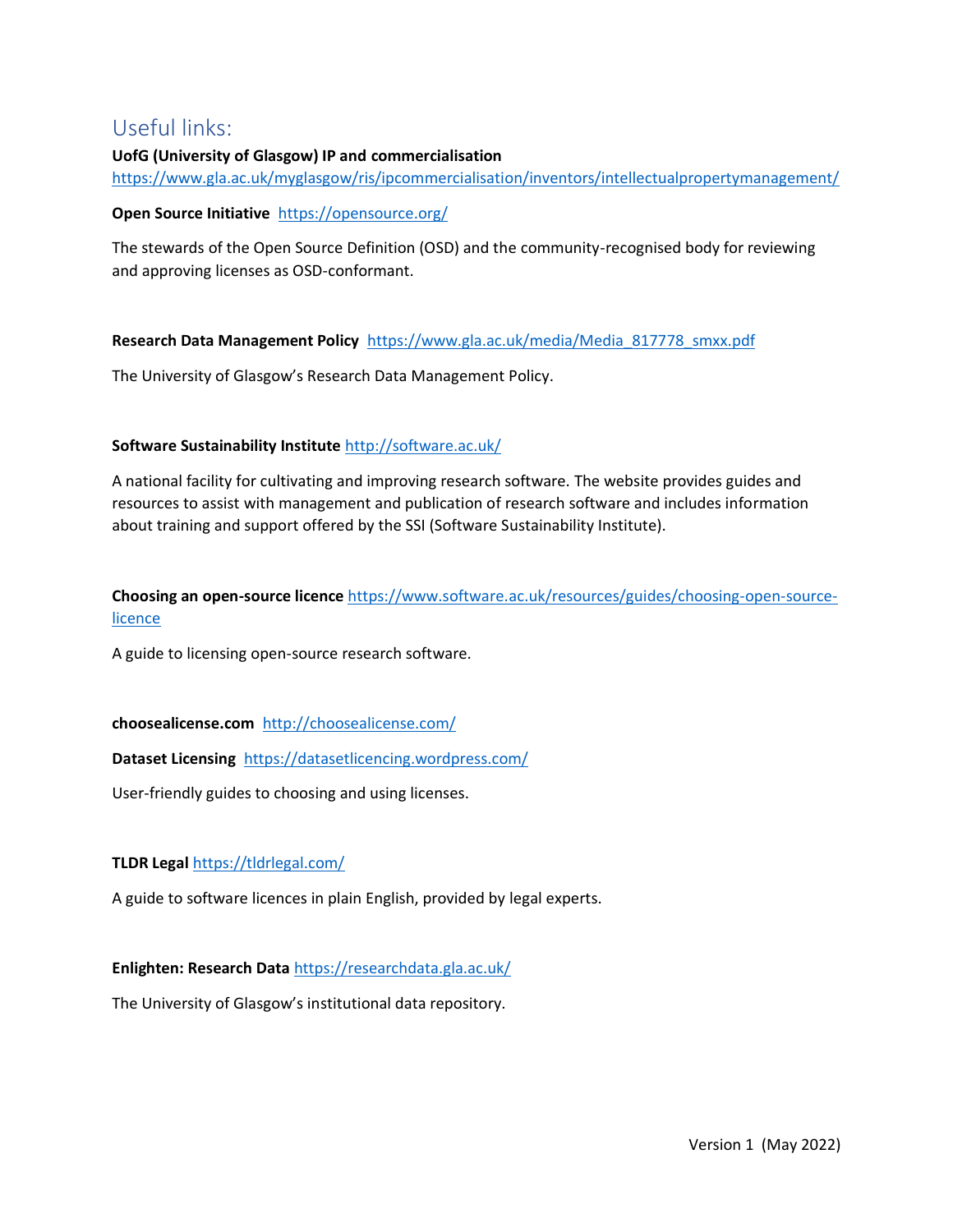# Software publishing checklist

# 1. Is the software necessary to validate my published research findings?

Yes: you should preserve and publish the software no later than publication of the research findings. You can delay publication or restrict access if there is a need to protect the IP pending commercial exploitation.

No: you do not need to preserve or publish the software.

#### 2. Does the software have commercial value or potential?

Yes: contact the Intellectual Property Manager to discuss commercial exploitation the software.

No: the software may be worth publishing if it has value for non-commercial research uses.

### 3. Could the software be of use to myself or other researchers in the future? Yes: you should consider preserving and publishing the software.

No: consider whether other reasons apply for preserving or publishing the software.

### 4. Do I own the software or have the right to distribute it?

Yes: you can publish the software, subject to any conditions specified in the owner's grant of permission to publish. Where the software has been created in the course of employment by the University and is not subject to any other project-specific contractual conditions, the University will own the software, but researchers have discretion to choose the most suitable publication option. If the software support research findings, in most cases publication under an open licence will be suitable.

No: you must obtain permission from the owner(s) of the software before you can publish it.

### 5. Does anyone else hold ownership or rights in the software?

Yes: you must obtain permission from any co-owner(s) or other rights-holders in the software before it can be published, and/or clarify the terms on which the software can be made available.

No: you can proceed to publish.

#### 6. Have I decided how to licence my software?

Yes: if you have any concerns, check with the Research Data Manager or Intellectual Property Manager that this licence can be used for your software and is appropriate.

No: consult the Licensing section of this guide and contact the Research Data Manager or Intellectual Property Manager if necessary to discuss your licensing options.

### 7. Is my software code ready to publish/distribute?

#### Yes: you can proceed to publish.

No: make sure your code is clearly and consistently formatted, organised and documented, and is packaged with everything necessary to enable users to read and execute the software.